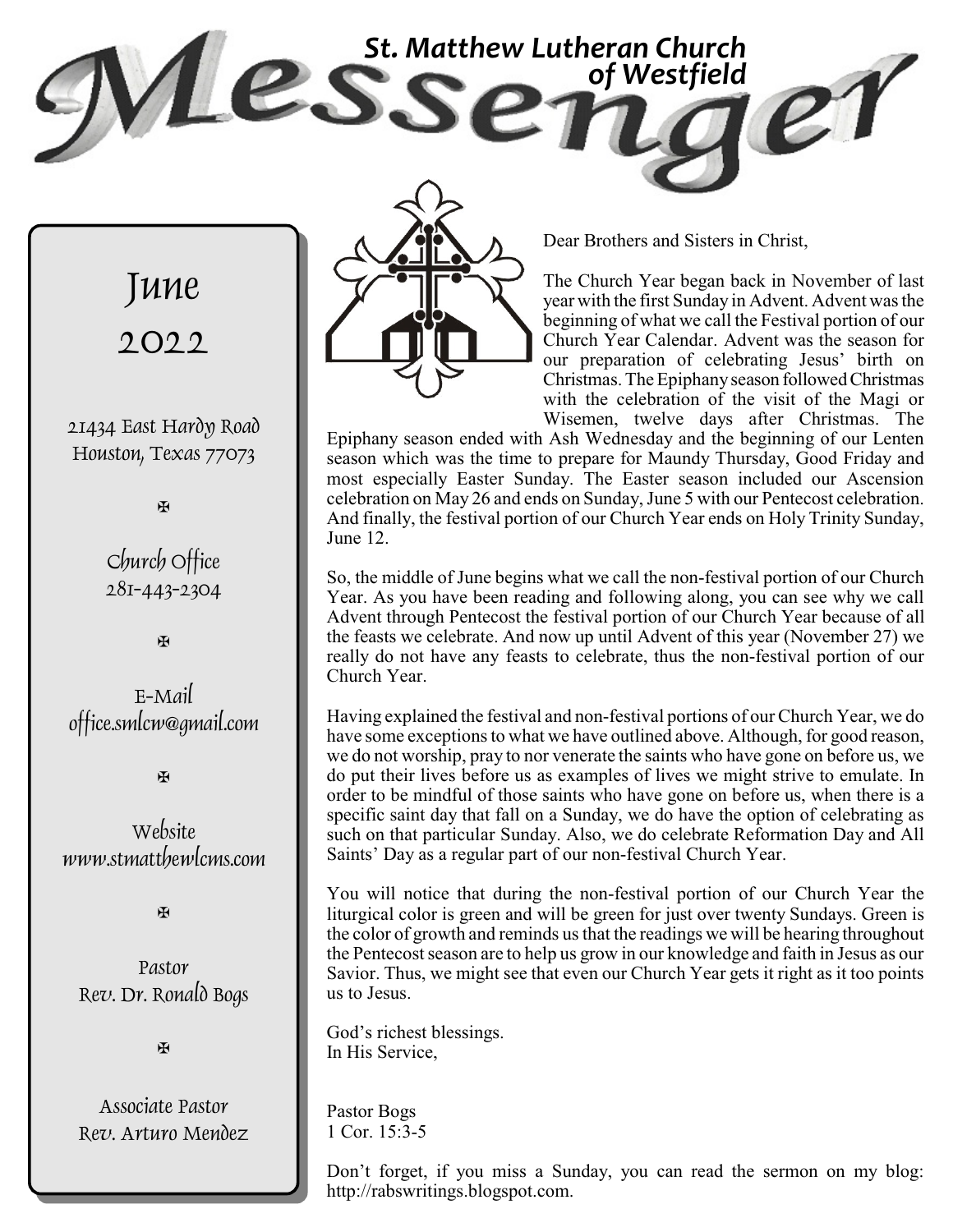# June 2022

| <b>SUNDAY</b>                                                                                                                                                                                                                                                                                                                                                                                       | <b>MONDAY</b>                                                                                          | <b>TUESDAY</b>                                           | WEDNESDAY                                                                                                                 | <b>THURSDAY</b>                 | <b>FRIDAY</b>                                                           | SATURDAY                                                                          |
|-----------------------------------------------------------------------------------------------------------------------------------------------------------------------------------------------------------------------------------------------------------------------------------------------------------------------------------------------------------------------------------------------------|--------------------------------------------------------------------------------------------------------|----------------------------------------------------------|---------------------------------------------------------------------------------------------------------------------------|---------------------------------|-------------------------------------------------------------------------|-----------------------------------------------------------------------------------|
|                                                                                                                                                                                                                                                                                                                                                                                                     |                                                                                                        |                                                          | 1                                                                                                                         | 2                               | 3                                                                       | $\overline{\mathbf{r}}$                                                           |
| Those Serving the Lord this Month:<br>Elders ~ David Honerkamp & Scott Christy<br><b>Elders</b> ~ David Honerkamp & Scott Christy<br>Greeters ~ Carolyn McCorquodale & Shirely Coyle<br>Ushers ~ Luke Tusing & Noah Montemayor<br><b>Counter</b> ~ Joe & Shirley Michka<br>Altar Guild ~ Sylvia Christy & Angie Mendez<br>Acolytes ~ Aaron Montemayor, Isabella Vaz,<br>Kaitlyn Christie & Alex Vaz |                                                                                                        |                                                          | 10am Bible Class<br>7pm Evening Bible<br>Class<br>Happy Birthday Lily<br>Williamson!                                      | Happy Birthday<br>Devon Cowger! | Office Closed<br>Happy Birthday<br>Kaitlyn Christie &<br>Dixie Garrett! |                                                                                   |
| 5                                                                                                                                                                                                                                                                                                                                                                                                   | 6                                                                                                      | 7                                                        | 8                                                                                                                         | 9                               | 10                                                                      | 11                                                                                |
| 8:30am Fellowship<br>8:45am Sunday<br>School<br>10am Divine Service<br>Happy Birthday<br>Brandy<br>McCorquodale!                                                                                                                                                                                                                                                                                    |                                                                                                        |                                                          | 10am Bible Class<br>6:30pm & 7 pm<br>Evening Bible Class<br>Happy Birthday Joe<br>Michka!                                 | 10am Bulletin<br>Deadline       | Office Closed                                                           | 8am Men's<br>Breakfast & Bible<br>Study<br>10am Board of<br><b>Elders Meeting</b> |
| 12                                                                                                                                                                                                                                                                                                                                                                                                  | 13                                                                                                     | 14                                                       | 15                                                                                                                        | 16                              | 17                                                                      | 18                                                                                |
| 8:30am Fellowship<br>8:45am Sunday<br>School<br>10am Divine Service                                                                                                                                                                                                                                                                                                                                 |                                                                                                        | Happy<br>Birthday<br>Mary Gibbs<br>& John<br>Tautenhahn! | 10am Bible Class<br>6:30pm & 7pm<br>Evening Bible Class<br>Happy Birthday<br>Daniel Pedersen &<br>Steve Roberts!          | 10am Bulletin<br>Deadline       | Office Closed<br>Happy Birthday<br>Brent Harvey &<br>Gordon Munson!     |                                                                                   |
| 19                                                                                                                                                                                                                                                                                                                                                                                                  | 20                                                                                                     | 21                                                       | 22                                                                                                                        | 23                              | 24                                                                      | 25                                                                                |
| 8:30am Fellowship<br>8:45am Sunday<br>School<br>10am Divine Service<br>Happy Father's Day!                                                                                                                                                                                                                                                                                                          | <b>GET YOUR</b><br>NEWSLETTER<br><b>ARTICLES</b><br><b>IN!!!!</b><br>Happy<br>Birthday Bob<br>Langley! |                                                          | 10am Bible Class<br>6:30pm & 7pm<br><b>Evening Bible Class</b>                                                            | 10am Bulletin<br>Deadline       | Office Closed<br>Happy Birthday<br>Justin LaShomb!                      | 10am Prism<br>Meeting                                                             |
| 26                                                                                                                                                                                                                                                                                                                                                                                                  | 27                                                                                                     | 28                                                       | 29                                                                                                                        | 30                              | July 1                                                                  | $\overline{2}$                                                                    |
| 8:30am Fellowship<br>8:45am Sunday<br>School<br>10am Divine Service<br>Happy Birthday Clay<br>Lilley!                                                                                                                                                                                                                                                                                               |                                                                                                        |                                                          | 10am Bible Class<br>10 am Newsletter<br>Deadline<br>6:30pm & 7pm<br>Evening Bible Class<br>Happy Birthday<br>Trey Hodges! | 10am Bulletin<br>Deadline       | Office Closed                                                           |                                                                                   |
| $\overline{\mathsf{3}}$                                                                                                                                                                                                                                                                                                                                                                             | 4                                                                                                      | 5                                                        | 6                                                                                                                         | 7                               | 8                                                                       | 9                                                                                 |
| 8:30am Fellowship<br>8:45am Sunday<br>School<br>10am Divine Service                                                                                                                                                                                                                                                                                                                                 | Happy $4^{\text{th}}$ of<br>July!!<br>Office Closed                                                    |                                                          | 10am Bible Class<br>6:30pm & 7pm<br>Evening Bible Class                                                                   | 10am Bulletin<br>Deadline       | Office Closed                                                           |                                                                                   |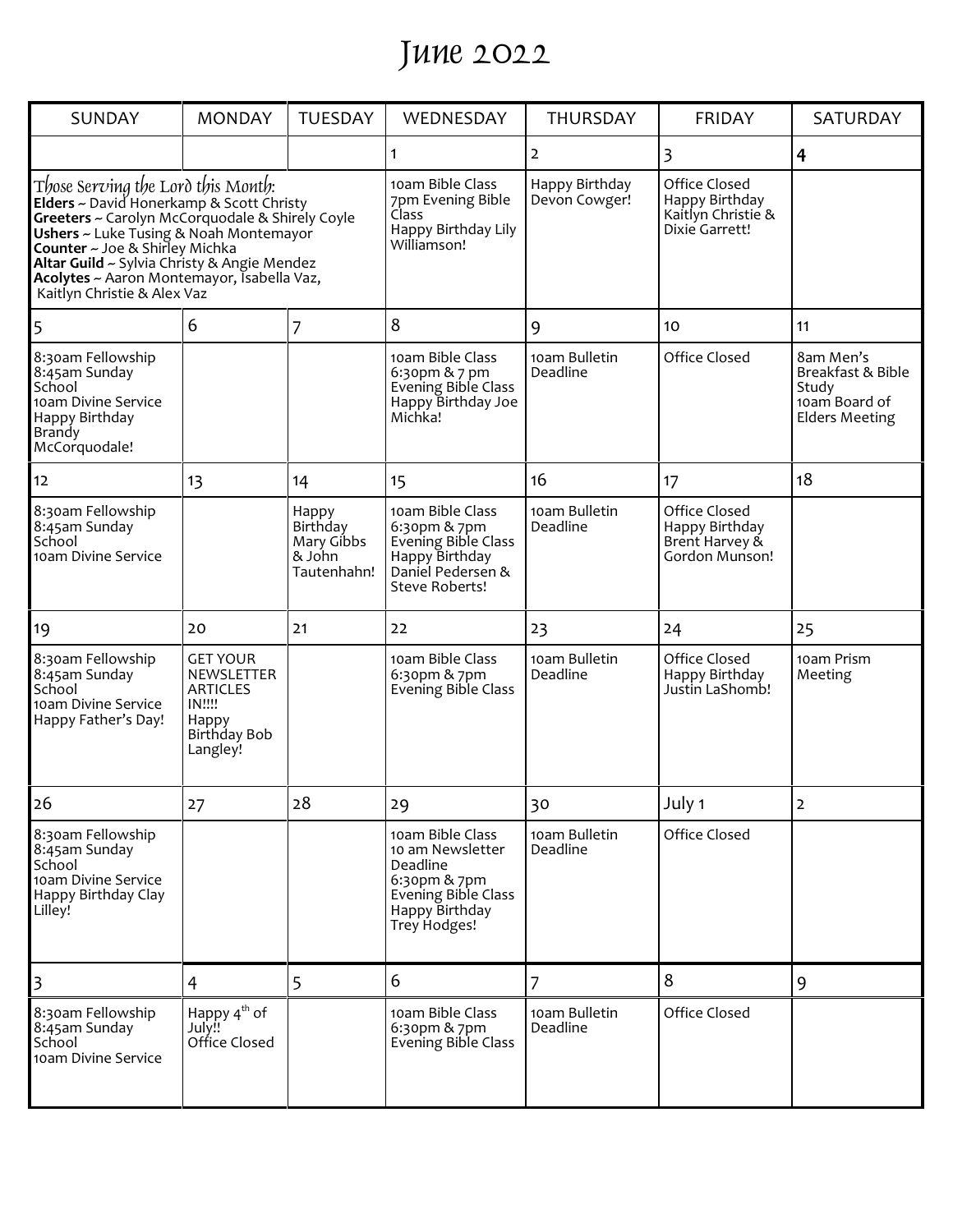### Holy Days & Holidays in June

June 5<sup>th</sup> Pentecost Sunday June 11<sup>th</sup> St. Barnabas, Apostle June 12<sup>th</sup> Holy Trinity Sunday June 14<sup>th</sup> Flag Day June 19<sup>th</sup> Father's Day June 21<sup>st</sup> Summer Begins June 24<sup>th</sup> Nativity of St. John the Baptist June 29<sup>th</sup> St. Peter and St. Paul, Apostles

### Happy Birthday to You!

June 1<sup>st</sup> Lily Williamson June 2<sup>nd</sup> Devon Cowger June 3rd Kaitlyn Christie June 3rd Dixie Garrett June 5<sup>th</sup> Brandy McCorquodale June  $8^{th}$  Joe Michka June<sub>.</sub>14<sup>th</sup> Mary Gibbs June 14<sup>th</sup> John Tautenhahn June 15<sup>th</sup> Daniel Pedersen June 15<sup>th</sup> Steve Roberts June 17<sup>th</sup> Brent Harvey June 17<sup>th</sup> Gordon Munson June 20<sup>th</sup> Bob Langley June 24 $^{\rm th}$  Justin LaShomb June 26<sup>th</sup> Clay Lilley June 29<sup>th</sup> Trey Hodges

#### Confirmation Anniversaries

June 1<sup>st</sup> April Harvey June 1<sup>st</sup> Leon Lilley June 1<sup>st</sup> Andy Montemayor June 1<sup>st</sup> Becky Reyes June 2nd Jami Gause June 2<sup>nd</sup> Jim Gibbs June 3<sup>rd</sup> Gayle Bogs June 5<sup>th</sup> Shirley Coyle June 5<sup>th</sup> Shirley Michka June 6<sup>th</sup> Dalhardt Goebel June 9<sup>th</sup> Shawn Goss June 14<sup>th</sup> Nancy Baeza June 21<sup>st</sup> Steve Roberts June 22<sup>nd</sup> Aileen Mercer June 22<sup>nd</sup> Lorna Sentesi June 24<sup>th</sup> Annie Mae Byars June 24<sup>th</sup> Lillian Hill June 30<sup>th</sup> Susie Wells

### Baptismal Birthdays

June 1<sup>st</sup> Marie Fischer June 1<sup>st</sup> April Harvey June 1<sup>st</sup> Leon Lilley June 3<sup>rd</sup> Eda Nitz June 5<sup>th</sup> Dalhardt Goebel June 12<sup>th</sup> Robert Sindlinger June 13<sup>th</sup> Jess Clark June 13<sup>th</sup> Lily Williamson June 14<sup>th</sup> Anne McIlhany June 14<sup>th</sup> Janie Stayton June 21<sup>st</sup> Naatah Mollel June 28<sup>th</sup> Mary Gibbs June 30<sup>th</sup> Gordon Munson

#### Wedding Anniversaries

June 4<sup>th</sup> Jason & Kim Christy ~ 1 Year June 5<sup>th</sup> Rick & Nancy Arimond ~ 52 Years June 10<sup>th</sup> Troy & Pamela Lilley ~ 33 Years June 10<sup>th</sup> Ray & Nadine Reed ~ 45 Years June 11<sup>th</sup> Dale & Renita Haude ~ 39 Years June 12th Sharol & John Aikman ~ 35 Years June 12<sup>th</sup> Larry & April Harvey ~ 51 Years June 20<sup>th</sup> Chad & Dodie Lilley ~ 30 Years June 24<sup>th</sup> Staton & Jane McElroy ~ 61 Years June 24<sup>th</sup> Paul & Jane Nitz  $\sim$  5 Years

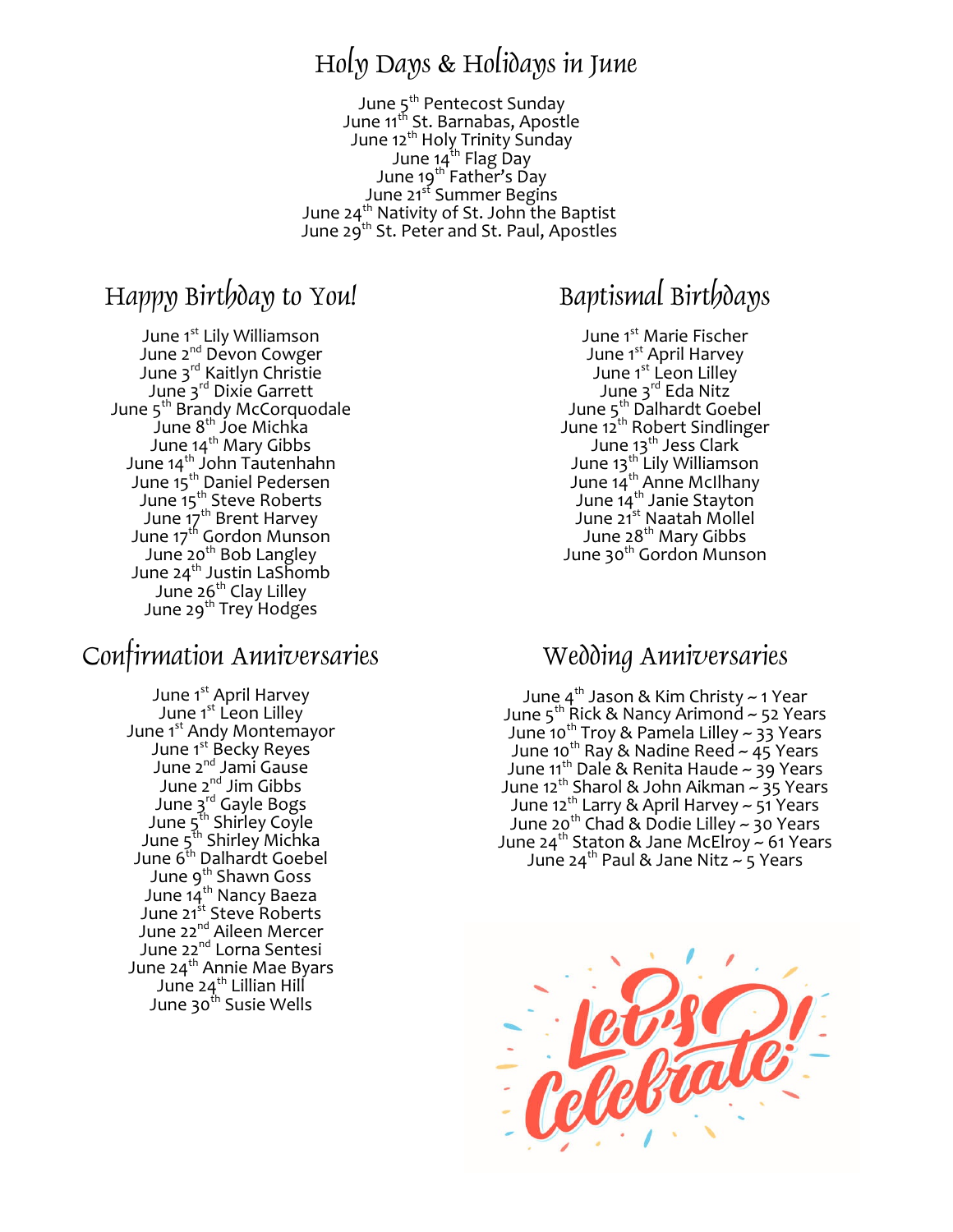# Opportunities to Study God's Word

### Sunday School for All Ages

**Preschool - Elementary Classes** begin at 8:45 am in **Room #2.** They children are learning Biblical accounts from the Growing in Christ series. **The Sr. & Jr. High School class** is led by Pastor Mendez in **Room #3 which is now studying "Revelation".** 

### Sunday Adult Bible Classes

All members and friends of St. Matthew Lutheran Church are invited to attend the Adult Bible Classes each Sunday at 8:45 am. **The Pentetuch** led by Pastor Bogs meets in the Fellowship Hall (gym). And **Galatians** led by Larry Harvey meets in **Room #4.** Please join us. Bring a friend!





#### Wednesday Mornings

The Wednesday Morning Bible Study Group meet at **10:00 am** in **Room #2**. We invite everyone who is available to join us to study God's Word. We are studying **Our Divine Service.**

#### Wednesday Evenings

Wednesday evening Bible Class at **7 pm** in **Room #2.** We are studying the **Psalms.** Bring a friend for an enjoyable evening! There is a second class that meets in Room #4 at 6:30pm

## Men's Breakfast Bible Study

Join us for the Men's Breakfast and Bible study on the **2 nd Saturday** of the month at **8:00 am** in the Fellowship Hall. Our next class is June 11th. The Board of Elders will meet following study at 10:00am.



#### PRISM – Precious Rubies In St Matthew

The next meeting for PRISM will be Saturday, June 25<sup>th</sup> at 10a.m. in the Fellowship Hall. Ladies of all ages are invited to enjoy breakfast, fellowship, and Bible study. We hope to see you there and as always all ladies are welcome.



#### **Change in church email**

The church will be changing overto a new email address. We will no longer be using [office@stmatthewlcms.com.](mailto:office@stmatthewlcms.com.) The new email will be [office.smlcw@gmail.com.](mailto:stmatthewwestfield@gmail.com.) Starting immediately if you have anything that you are sending to the church and/or church office please start using the [office.smlcw@gmail.com](mailto:stmatthewwestfield@gmail.com) email address. In addition to the church office email change Pastor Bogs & Pastor Mendez have also changed their email addresses to [pastorbogs.smlcw@gmail.com](mailto:pastorbogs.smlcw@gmail.com) and [pastormendez.smlcw@gmail.com.](mailto:pastormendez.smlcw@gmail.com.) Please start using these emails immediately to contact the church and/or pastor s.

#### **Baby Bottle Fundraiser**

As we did last year, so this year we have another opportunity to support a local Pregnancy Care Center. There are baby bottles in the narthex, please take one and fill it with your change and return it on Father's Day, June 19. Last year we were able to collect over \$600 to support this wonderful center who supplies pregnant mothers with free 3D ultrasound images, diapers, clothes, & educational resources.